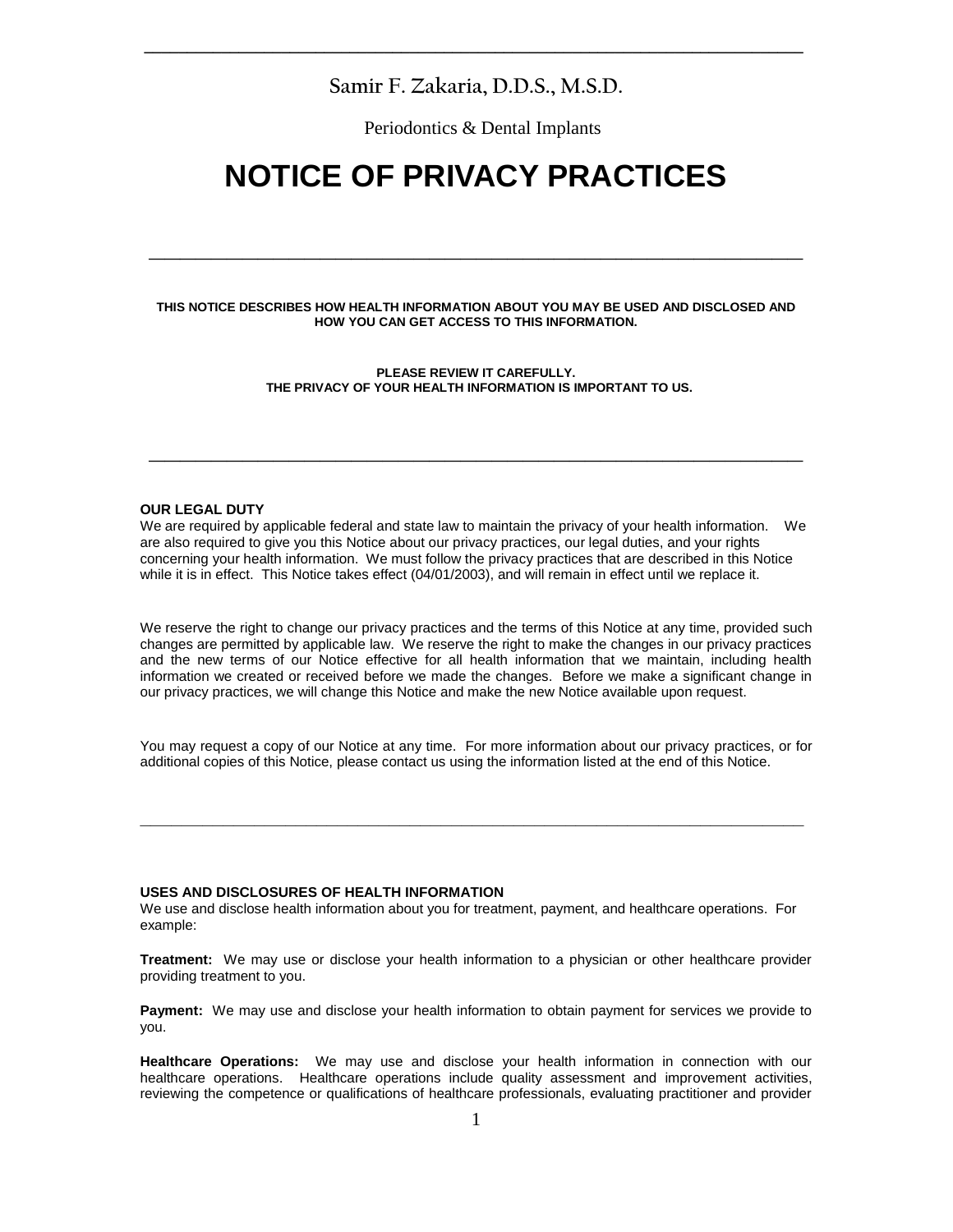**Your Authorization:** In addition to our use of your health information for treatment, payment or healthcare operations, you may give us written authorization to use your health information or to disclose it to anyone for any purpose. If you give us an authorization, you may revoke it in writing at any time. Your revocation will not affect any use or disclosures permitted by your authorization while it was in effect. Unless you give us a written authorization, we cannot use or disclose your health information for any reason except those described in this Notice.

**To Your Family and Friends:** We must disclose your health information to you, as described in the Patient Rights section of this Notice. We may disclose your health information to a family member, friend or other person to the extent necessary to help with your healthcare or with payment for your healthcare, but only if you agree that we may do so.

**Persons Involved In Care:** We may use or disclose health information to notify, or assist in the notification of (including identifying or locating) a family member, your personal representative or another person responsible for your care, of your location, your general condition, or death. If you are present, then prior to use or disclosure of your health information, we will provide you with an opportunity to object to such uses or disclosures. In the event of your incapacity or emergency circumstances, we will disclose health information based on a determination using our professional judgment disclosing only health information that is directly relevant to the person's involvement in your healthcare. We will also use our professional judgment and our experience with common practice to make reasonable inferences of your best interest in allowing a person to pick up filled prescriptions, medical supplies, x-rays, or other similar forms of health information.

**Marketing Health-Related Services:** We will not use your health information for marketing communications without your written authorization.

**Required by Law:** We may use or disclose your health information when we are required to do so by law.

**Abuse or Neglect:** We may disclose your health information to appropriate authorities if we reasonably believe that you are a possible victim of abuse, neglect, or domestic violence or the possible victim of other crimes. We may disclose your health information to the extent necessary to avert a serious threat to your health or safety or the health or safety of others.

**National Security:** We may disclose to military authorities the health information of Armed Forces personnel under certain circumstances. We may disclose to authorized federal officials health information required for lawful intelligence, counterintelligence, and other national security activities. We may disclose to correctional institution or law enforcement official having lawful custody of protected health information of inmate or patient under certain circumstances.

**Appointment Reminders:** We may use or disclose your health information to provide you with appointment reminders (such as voicemail messages, postcards, or letters).

\_\_\_\_\_\_\_\_\_\_\_\_\_\_\_\_\_\_\_\_\_\_\_\_\_\_\_\_\_\_\_\_\_\_\_\_\_\_\_\_\_\_\_\_\_\_\_\_\_\_\_\_\_\_\_

# **PATIENT RIGHTS**

**Access:** You have the right to look at or get copies of your health information, with limited exceptions. You may request that we provide copies in a format other than photocopies. We will use the format you request unless we cannot practicably do so. (You must make a request in writing to obtain access to your health information. You may obtain a form to request access by using the contact information listed at the end of this Notice. We will charge you a reasonable cost-based fee for expenses such as copies and staff time.